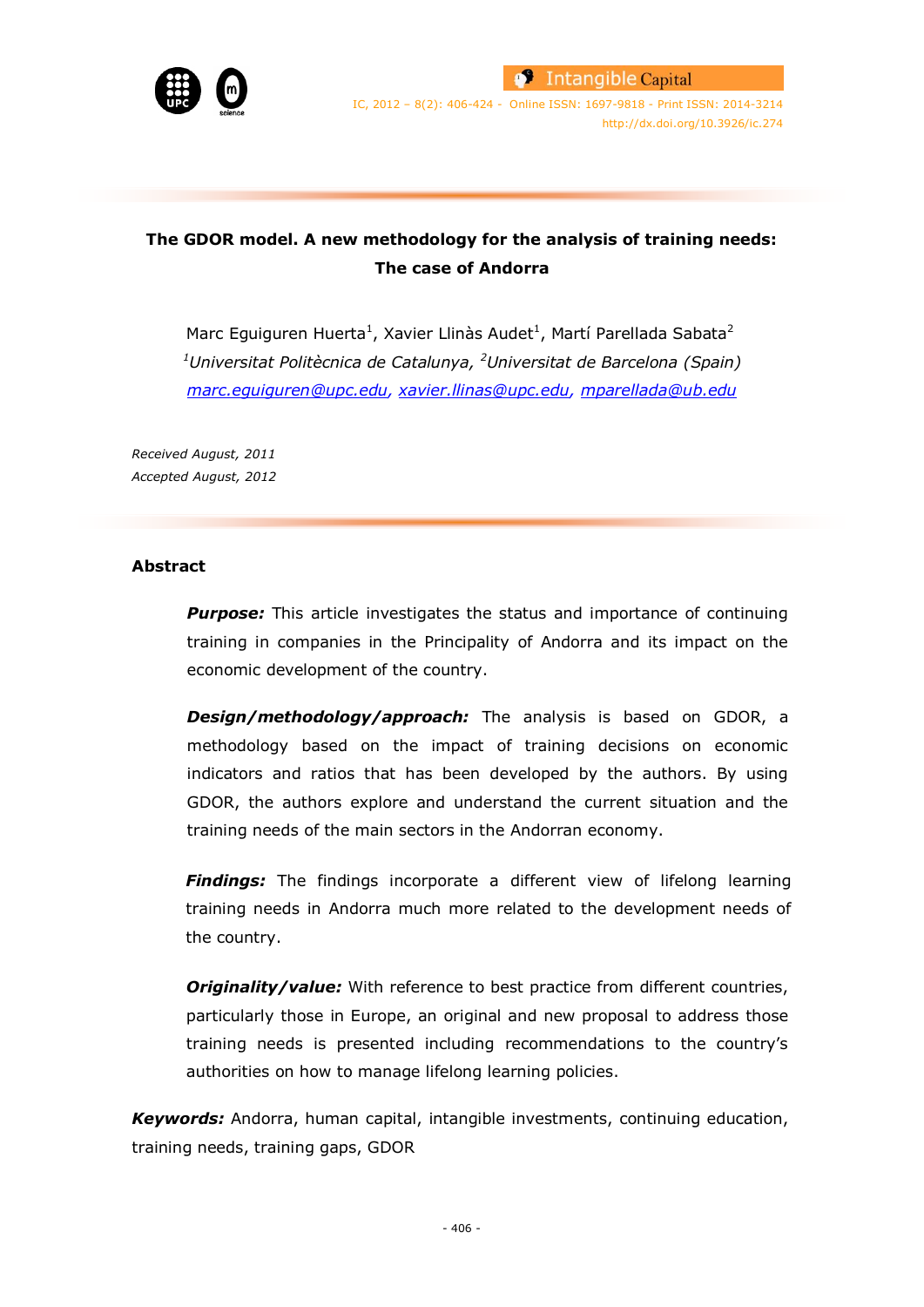*Jel Codes:* I25, I28, O15

## **1. Introduction**

It is a fact that recent years have produced changes in the environment which affect all organisations and which reflect a series of factors such as: an escalation in competition within the field of business, the globalisation of markets, increasingly rapid technological advances and new forms of work organisation.

In order to ensure its survival, this environment demands that companies develop their capacity to adapt and maintain their competitive advantage, as the evidence shows that particular internal resources, for instance the human factor, are those which will make it possible to maintain those advantages over time (Aragón-Sánchez, Barba-Aragón & Sanz-Valle, 2003) and (Crespo & Mishra, 2011).

Although all personnel management practices contribute to the development of this resource, as several authors indicate (Bartel, 2000; Raghuram, 1994; Macduffie & Kochan, 1995), training is the activity that allows organisations to rely on qualified employees, who are flexible and well-prepared, thus enabling the companies to make the adjustments required to compete in the environment described above.

In the current article an attempt is made to demonstrate a methodology to determine the continuing training needs in one region, and subsequently offer a solution for the Principality of Andorra for the period 2007-2009. Furthermore, the results relating to this small country are compared with similar studies conducted in other countries, especially those within Europe. The main hypothesis of this article is that a small country like Andorra with a economy mainly focused on two sectors must have a peculiar training needs map very much realted to the profile of those sectors. To demonstrate this hypothesis we are using GDOR, a methodology based on the impact of training decisions on economic indicators and ratios.

The Principality of Andorra is situated in the middle of the Pyrenees, between France and Spain. Its capital being Andorra la Vella, the country occupies an area of 468 Km2, and has a population of approximately 82,000 inhabitants. Tourism is the main economic activity. At the present time more than 10 million people visit Andorra annually, that is to say more than a hundred times its population.

Currently the GDP is  $\epsilon$  28.729 per capita, which places it among the European countries with a higher than average income, above both Spain and France. As for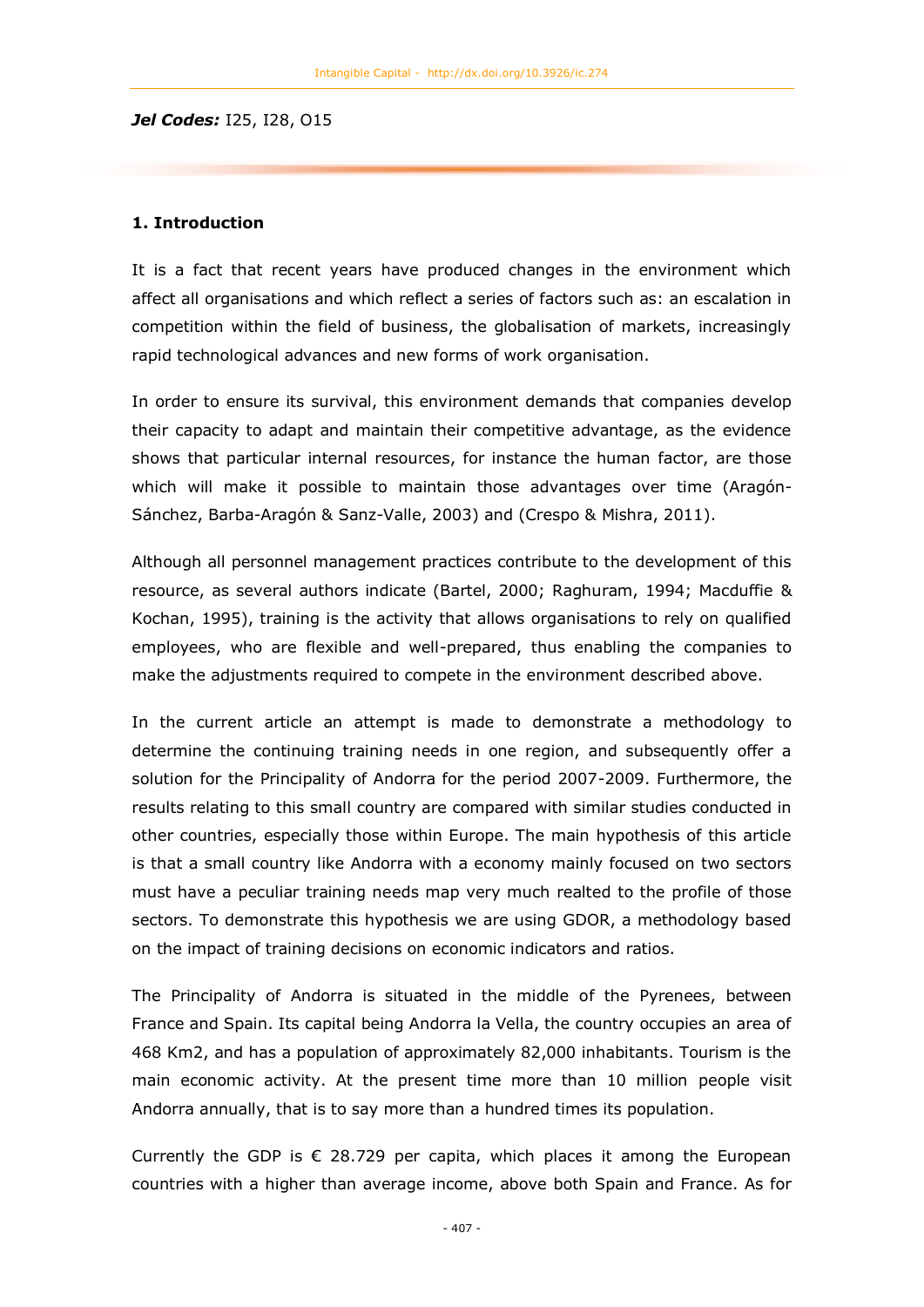the sectoral structure in terms of the percentage of employment, 79.3% belong to the service sector whilst industry and construction account for 20.3% of employment. When these figures are compared to the average of the 25 countries in the European Union (EU-25), where employment in services reaches 67.6% and in industry and construction 27.5%, the extent of the move towards tertiary employment within the Andorran economy becomes evident.

Despite the efforts made in Andorra in recent years in the field of education and training, particularly the establishment of the University of Andorra, the overall educational level of the population is notably influenced by the important factor of inward migration, basically by an unskilled workforce. Consequently, this has led to elevated training deficits which hinder the conditions needed for the development of a skilled workforce.

The importance of the principality's economy and the characteristics of the working population suggest that, as has been the case in other countries, there is a need to develop a policy of continuing training that serves the needs of Andorran companies, and their employees; and furthermore, that the policy targets the specific requirements of the country.

Moreover, in their inherent efforts to consolidate and develop, organisations (independent of the sector to which they belong) are obliged to educate their personnel, in the widest sense of the word.

For some time, Andorra has faced two distinctive situations that have stirred the interest of its government concerning its human capital: firstly, the high level of competition between Andorra and its neighbouring countries as tourist destinations; and secondly the growth of the unskilled workforce due to the recurrent immigration that has been witnessed in recent years. Continuing training in Andorran companies is a fundamental tool with which to increase the competitiveness of this economy.

#### **2. Conceptual framework**

In recent years, with greater intensity than during previous stages, the business environment has introduced, tested, accepted or rejected models that imply new concepts of management.

At the beginning of the 1990s it was thought that "constant innovation causes new strategies in human resource management to be adopted by companies, and within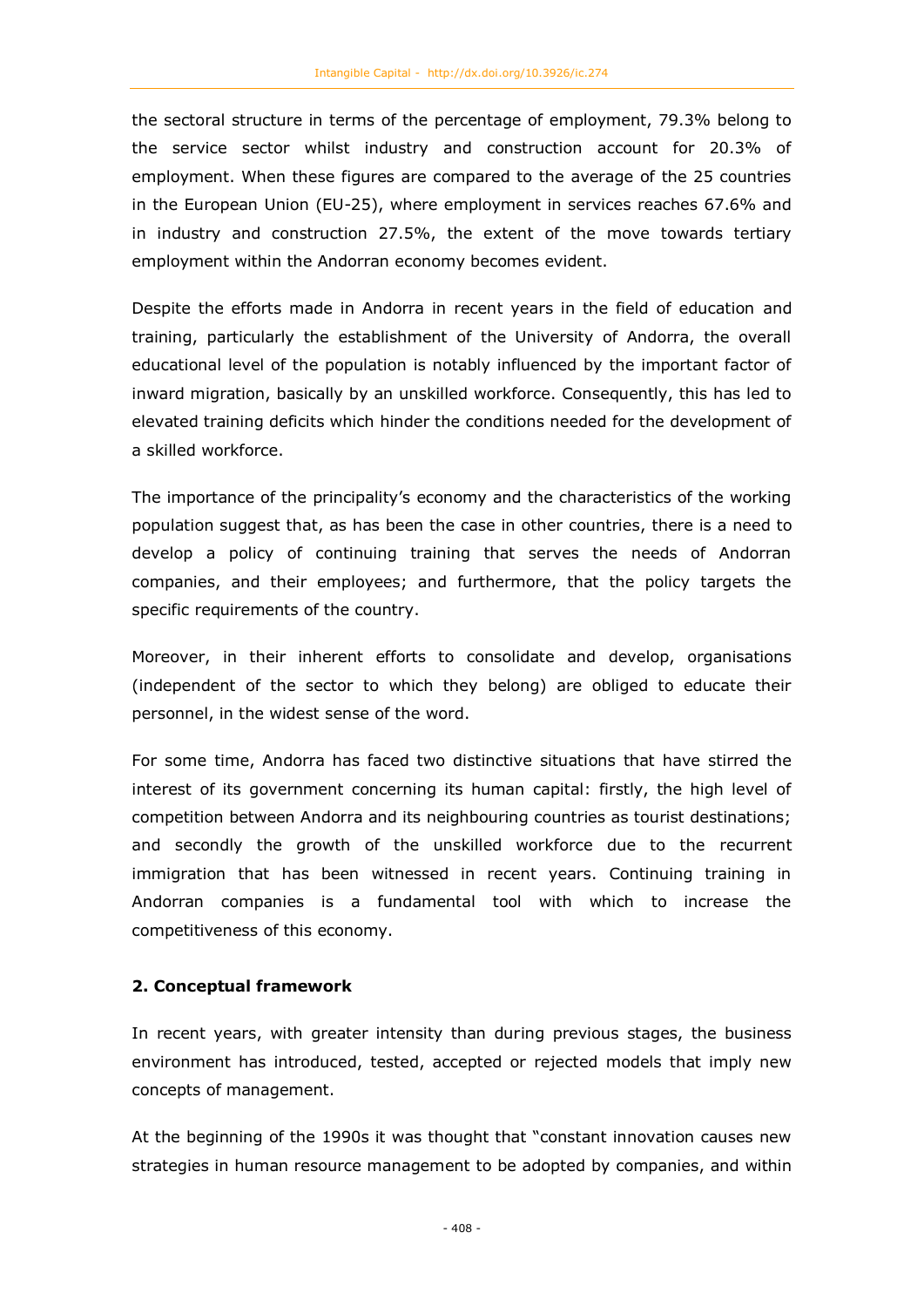this framework, training actually becomes the catalyst - indispensable in confronting those changes, and indeed, can in itself become a motor for organisational change" (Solé & Castells., 1993). In this context the key word seems to be 'training', but what is understood by 'training' and how is it structured? The system of professional training is constituted by three main sub-systems, which are: regulated training (both public and private), professional vocational training, and continuing training.

The objective of "continuing training" is to provide both on-going training and the retraining of employed workers. It plays a part in the improvement of their skills, and the increases in profit, productivity and competitiveness in the companies where they are employed (Marín-Díaz, Llinàs-Audet & Chiaramonte-Cipolla, 2011).

The success of continuing training depends on proper execution of its composite activities: prior analysis of training needs, development and implementation of a suitable training plan and evaluation of the entire process (Pineda, 1995), (Gómez-Mejía, Balkin & Cardy, 1996) and (Solé & Mirabet, 1997).

Training is really important and "should be considered as a strategic factor of the organisation that drives the development of profiles, of aptitudes that facilitate adaptation to lasting changes in work, and that stimulate the process of learning to learn" (Solé, Eguiguren, Llinàs-Audet & Pons, 2006). The same authors declare that "only with more capable personnel (i.e. human capital and training) can new processes and new products to surmount the competition be envisaged." Human capital is crucial for the management of change, and herein lays its importance.

If there is a relationship between improving companies' competitiveness and at the same time augmenting the development of the country to which they belong, would it not be logical to think that a country would have an organizational model for continuing training, arising from the specific needs of its companies, and applied with the help of the government? Would it not be successful, and contribute to the resolution of the training deficit problems that exist in the companies? (Solé et al., 2006).

At corporate level, continuing education has been put into practice in different forms and countries and the public sector has different levels of intervention in continuing training. The public sector's contribution is most relevant in France, where it is made available through the National Association for Adult Professional Training (AFPA) and the National College for Arts and Crafts (CNAM).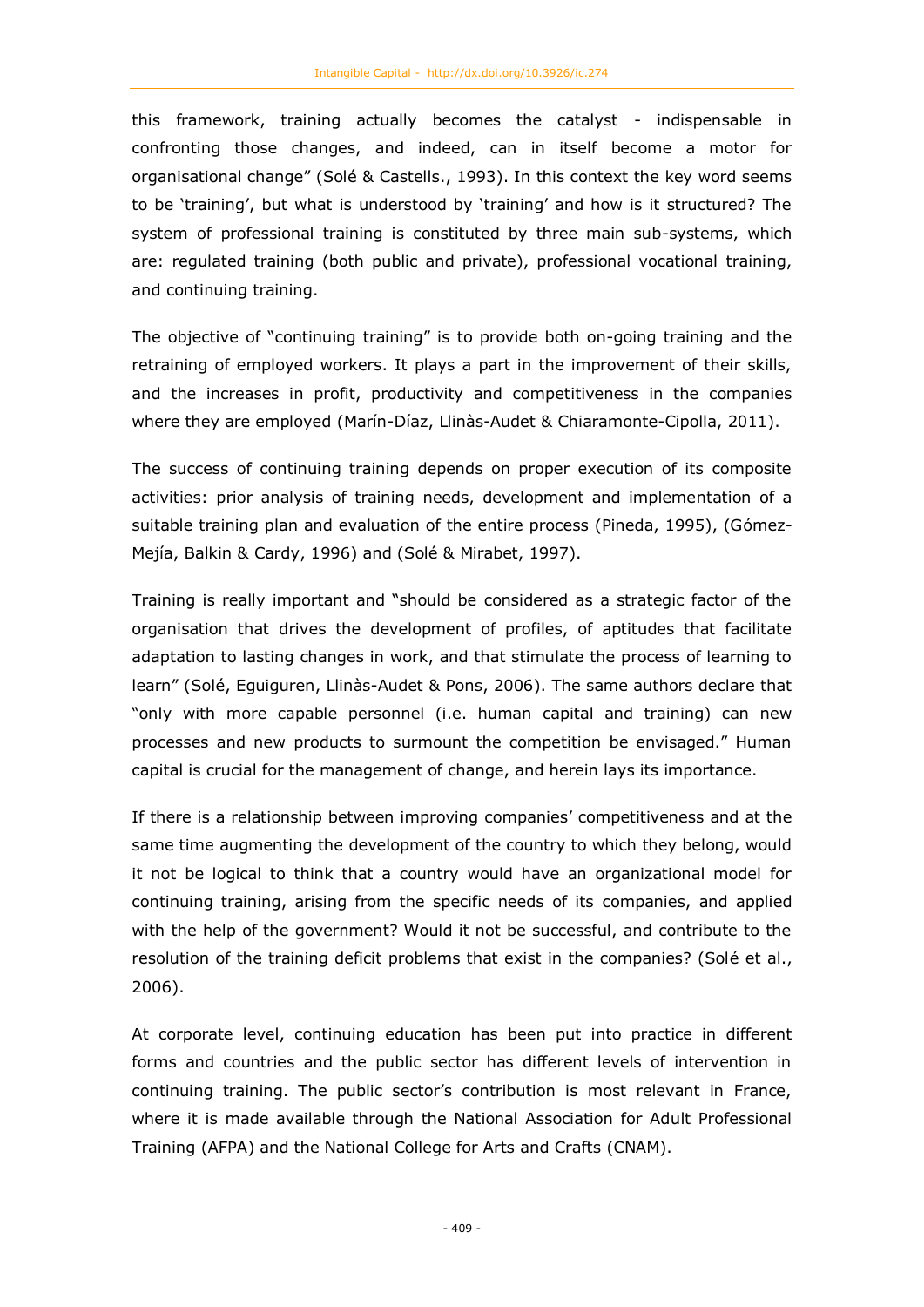Within countries that were studied, the themes which receive the most attention are all those related to administrative and management skills, quality, prevention of risks at work, training in and implementation of new technologies, the effective use of human resources and organizational change (Goodwin, Hills & Ashton, 1999; Mulder & Tjepkema, 1999; Yadapadithaya, 2000; Eguiguren, Llinàs-Audet & Pons, 2006; Heraty & Collings, 2006; Llorens, Llinàs-Audet, Ras & Chiaramonte-Cipolla, 2010).

## **3. Some comparative data and models of continuing training management**

With respect to the general characteristics of continuing training at international level, it must be pointed out firstly that to make a standardised comparison is a complicated task given the huge heterogeneity that exists between the different systems and the rapid pace with which they are modified and up-dated. However, it can be asserted that in all countries continuing training for workers is given increasingly more importance. More and more, the up-dating of knowledge, the improvement of professional ability in the context of globalisation, and the rapid technological, economic and social changes are taken into account. In this setting, the duty of the public sector as the motivator or financer of continuing training is often related to subsidies and/or tax deductions and rebates.

Despite the diversity displayed in continuing training at international level, as has already been examined, the results of the European Study Continuing Vocational Training Survey (CVTS) can be considered.

It should be emphasised that one of the most noticeable statistics arising from the CVTS survey is that the 60% of companies which engage in training activities lie within the European Union 15 (EU-15). This percentage reaches a peak of 90% in northern countries such as Sweden and Denmark.

The workers who participate in continuing training courses represent 40% of the total number of workers employed by the companies surveyed within the EU-15, again with the highest rates found in the northern European countries.

At European level, each participant in those courses did an average of 30 hours training. The total cost to the companies (including both the direct costs of the training and the remuneration of staff salaries) accounted for an average of 2.3% of total labour costs. Within this category of expenditure, the highest rate was in Great Britain (3.6%) whilst the lowest was in Rumania (0.5%).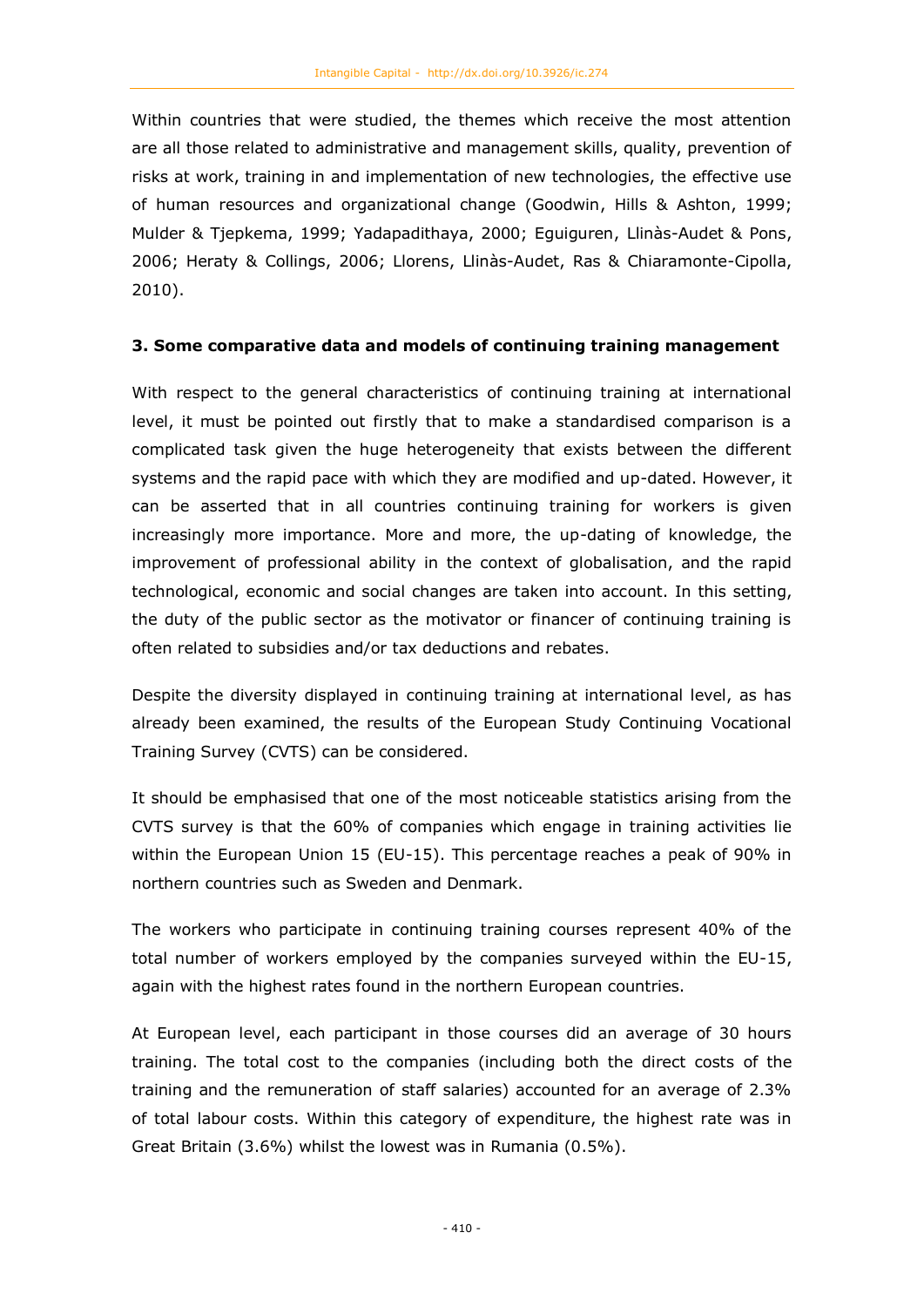The results of Eurostat's Labour Force Survey, which incorporates a specific model of lifelong 'traineeship' or lifelong learning, should also be taken into account. These results show that 43% of the EU-25 population aged between 25 and 64 had participated in some type of training activity in 2003. If attention is focused on both employed people and informal training activities (intentional, planned and structured activities which lie outside the regulated educational systems of each country) it can be observed that the corresponding percentage of the EU-25 is 20.6%, with the highest values being in the Nordic countries (Denmark and Sweden with the highest rate of 50%), followed by the United Kingdom (participation of around 40%), whereas the lowest rates are found in and Greece (6.1%), Hungary (6.3%) and Italy (7.4%).

# **4. Continuing training in Andorra: The current situation and future training needs**

The methodology used to determine training needs and propose the final model involved rearranging the primary data along with the surveys and tables of experts.

For the questionnaire design the authors devised their own methodology known as Outcome Driven Development Management (GDOR ©). GDOR facilitates research into the reality of continuing training, with particular reference to the relationship between training and company profitability, at the level of a specific region or of an industrial sector.

The GDOR model, initially designed for use at company level, has had several transformations although it still functions with the same philosophy of the initial model (being applicable to specific companies). It has been used in the design and the analysis of the comprehensive performance of companies which operate training policies and activities, from any sector or region. The model has been implemented at company level in financial and insurance institutions like La Caixa and Zurich, and at regional and sector level for SEA (Sindicato de Empresarios Alaveses) and Andorra itself.

The model begins with a set of management indicators and organises them by into "value drivers" (which might be viewed as significant building blocks) and outcome areas. The completed model gives an extremely useful composite representation of in which areas would be more profitable to invest in the delivery of company training. In the case of public administration, the model illustrates which themes are suitable to be promoted as the training offer by the public administration in charge of pushing and promoting continuing training.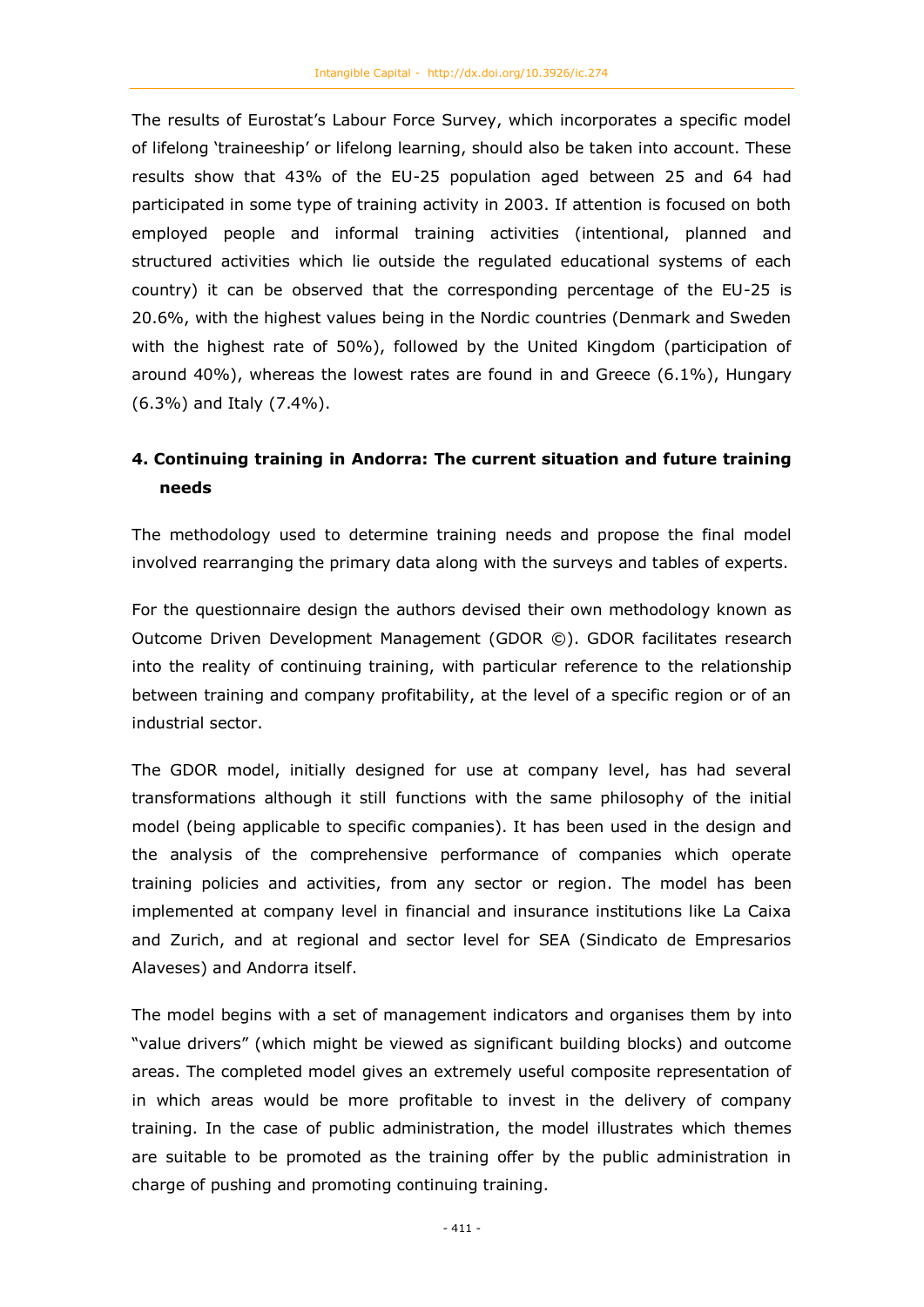The model analyses the impact of continuing training in five major fields of modernisation, and, within each field, up to fourteen key outcome areas. Each of the key outcome areas is subject to more detailed analysis, considering between two and five associated value drivers so that the model analyses a total of forty value drivers, each with its corresponding business indicators, totalling around sixty eight.

An example can be seen in table 1:

| Field                                                                                    | Example of key outcome<br>area | Example value drivers<br>(Significant building<br>blocks) | <b>Example of indicators</b>                            |
|------------------------------------------------------------------------------------------|--------------------------------|-----------------------------------------------------------|---------------------------------------------------------|
|                                                                                          |                                | Growth and sustainable<br>income                          | No. of new products<br>sold to existing clients         |
| <b>FINANCE</b>                                                                           | <b>GROWTH &amp; INCOME</b>     | Diversification of risks                                  | % sales coming from<br>new products or<br>markets       |
|                                                                                          | <b>COSTS &amp; PROFITS</b>     | Cost management in<br>general                             | Indirect costs and<br>structure of income<br>from sales |
| <b>CLIENT / SUPPLIER</b><br><b>MANAGEMENT</b>                                            | <b>CLIENT FOCUS</b>            | Client information                                        | No. of fields in client<br>database                     |
|                                                                                          |                                | Categorisation of clients                                 | % of clients identifies in<br>key segments              |
| <b>PROCESSES</b>                                                                         | <b>INNOVATION</b>              | Design of services                                        | % product sales $<$ 2<br>years of their total<br>sales  |
| <b>MANAGEMENT OF</b><br><b>HUMAN RESIURCE</b><br><b>INTANGIBLES</b><br><b>MANAGEMENT</b> |                                | <b>Staff retention</b>                                    | Average duration of<br>employment in the<br>company     |
|                                                                                          |                                | <b>Teamwork</b>                                           | Staff satisfaction index                                |
| METHODS OF QUALITY<br><b>CONTROL, RISK</b>                                               | ENVIRONMENTAL<br><b>POLICY</b> | Environmental policy                                      | Possession of specific<br><b>ISO</b>                    |
| <b>PREVENTION &amp;</b><br><b>ENVIRONMENTAL</b><br><b>POLICY</b>                         |                                | Environmental policy                                      | Respective EFQM grade                                   |

Table 1. Example on how to structure and connect fields of modernisation with outcome areas, value drivers and indicators

Another important part of the model is that it can identify best practices in training and development on the part of companies and social agents and, furthermore, shows synthetic indicators to rate the perceived profitability of the investments made by business people and social agents.

The primary activity during the field work carried out for this project was to survey 90 Andorran companies, and then attempt to analyse the potential impact of training on key operational issues, and the future of the companies. For this reason it was important that the people directly responsible for training (i.e. managers, owners or general directors) responded to the survey. The size of the sample permits to obtain a sampling error of 8.62%, perfectly acceptable to complete the study, seeking the most detailed information possible regarding the training needs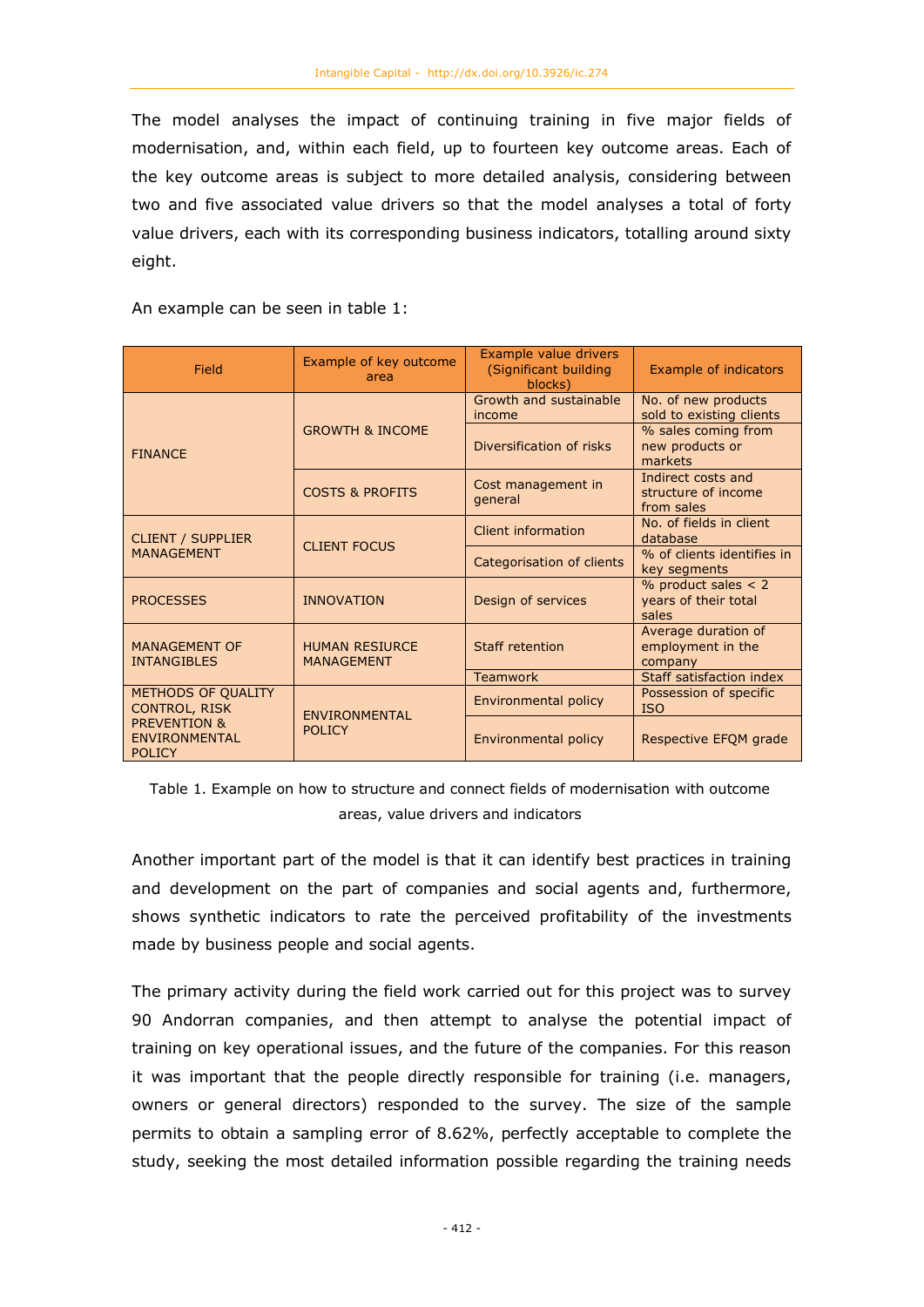of Andorran companies. Furthermore, comprehensive techniques and participant feedback, such as the focus groups and the in-depth interviews were utilised, as mentioned above.

Having confirmed the number of establishments in the population, the variable 'number of workers' was used to define how many questionnaires should be conducted for each sector selected: 1) Primary and secondary sectors, minorities within the tertiary sector, and others, 2) Construction, 3) Commerce, 4) Finance and insurance, 5) Leisure and tourism and 6) Public services and administration.

This sample includes companies of different sizes and number of workers, and was conducted with the people directly responsible for training: managers, general directors and owners of those establishments. The number of questionnaires completed was defined by the number of contracted workers, according to the sector in which they belonged.

Later, in order to complete the survey thoroughly, five focus group sessions and indepth interviews were organised with member of the participating companies who had responded to the questionnaires.

## **5. Discussion and results**

#### **The current status of training in Andorra: Main results**

With respect to the investment Andorran companies make, as indicated in the diagram, it can be seen that investment in training is prioritised in fourth place.



Figure 1. Current priorities for investment by Andorran companies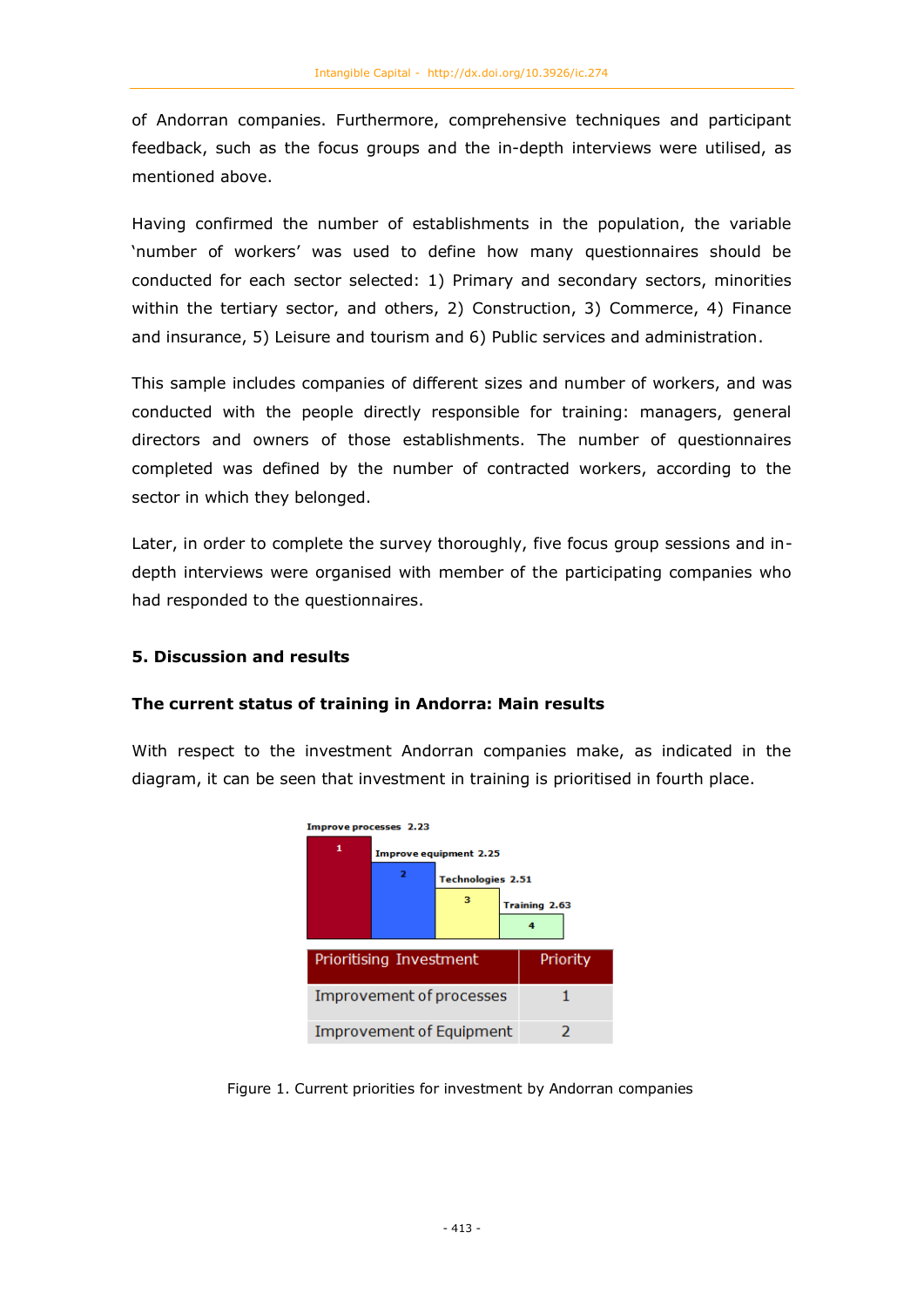Other indicators obtained through the survey suggested that the largest volume of investment in training was associated with the companies employing the highest number of workers.

## *Trends in investment in training, 2004 & 2005 vs 2006 & 2007*

Firstly, what happened concerning investment in training in the two years 2004 and 2005 is assessed, by function of company size.



Figure 2. Training Investment trends 2004 & 2005

Next, the foreseen trends in behaviour concerning investment in continuing training for 2006 & 2007 are presented.

| Possible combinations (in order of highest to lowest % of | $%$ of all |
|-----------------------------------------------------------|------------|
| companies choosing each combination)                      | companies  |
| Has increaded and will continue to increase               | 34.09%     |
| Has been maintained and will continue to be maintained    | 27.27%     |
| Has increased and will be maintained                      | 17.05%     |
| Has been maintained but is beginning to increase          | 12.50%     |
| Has decreased but will be maintained                      | 5.68%      |
| Has been maintained but will decrease in the future       | 2.27%      |
| Has decreased but will increase in the future             | 1.14%      |
| Has increased but is beginning to decrease                | 0.00%      |
| Has decreased and will continue to do so                  | 0.00%      |

Table 2. Foreseen trends in behaviour concerning investment in continuing training 2006 & 2007

It seems clear that in recent years most of the companies have initiated an increase in investment in training, and that the trend will continue in coming years. Of the companies that have increased their investment in training, 33.3% will reach a point of stability, while the remaining 66.6% will continue to increase their investment.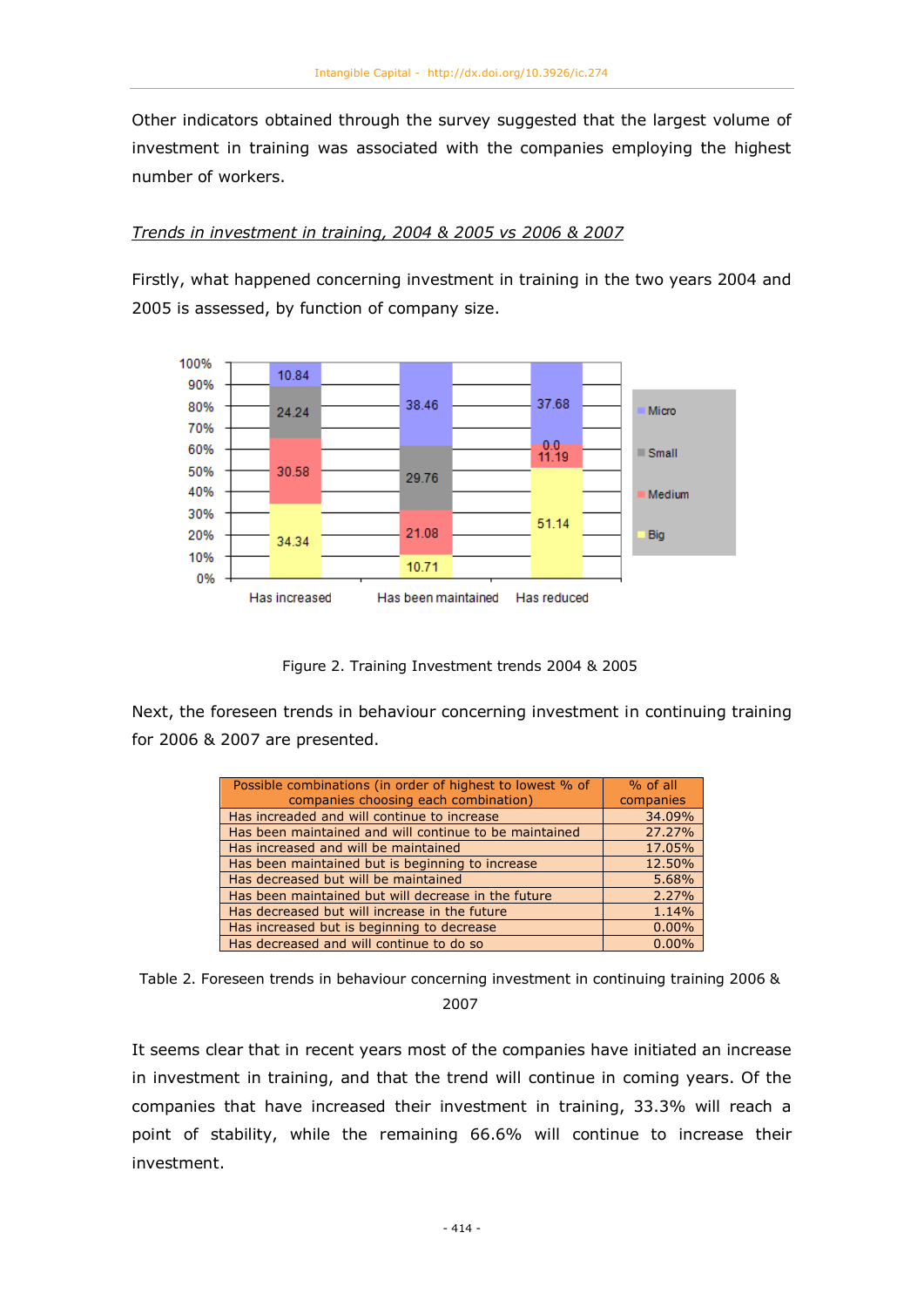## *Percentage of gross payroll expenditure invested in training*

The study found the following results with respect to the percentage of gross payroll expenditure invested in training:

|                                               | Commerce | Construction | Finance | Leisure | <b>Public</b> | <b>Rest</b> | Total |
|-----------------------------------------------|----------|--------------|---------|---------|---------------|-------------|-------|
| % of gross payroll<br>expenditure<br>invested | 2.65     | 2.84         | 3.90    | 1.93    | 1.06          | 2.82        | 2.54  |
| Optimal % of<br>gross payroll<br>expenditure  | 2.88     | 3.89         | 4.17    | 2.70    |               | 5.20        | 3.67  |
| <b>Difference</b>                             | $-0.23$  | $-1.05$      | $-0.27$ | 0.77    |               | 2.38        | 1.13  |

Table 3. Percentage of Gross Payroll Expenditure invested in Training. Main industries

The percentage of gross payroll expenditure invested in Andorra is 2.54%. Given the diversity of methodologies used to compile such data, and the temporal differences between the various studies, it is difficult to compare these figures. As further reference, the same indicator is presented, illustrating the percentages of investment in training drawn from different sources that various authors found.

- India 1.2% (Yadapadithaya, 2000)
- Spain 1.2%. (CVTS-3, Eurostat*.,* 2007)
- Catalonia 1.8%. (Solé et al., 2006)
- Finland 2.4%. (Hytonen, 2003)
- Holland 2.0%. (CVTS-3, Eurostat, 2007)
- United States 1.8%. (Marquardt, Nissley, Ozag & Taylor, 2000)
- European Union-15 2.3%. (CVTS-2, Eurostat, 2002)
- France 2.3%. (CVTS-3, Eurostat., 2007)
- Austria 1.4%. (CVTS-3, Eurostat., 2007)
- Ireland 3.85%. (Heraty & Collings, 2006)

Subsequently, the more comparative and recent data originating from the Continuing Vocational Training Survey with data from 2005, and partially published on 2007, was considered.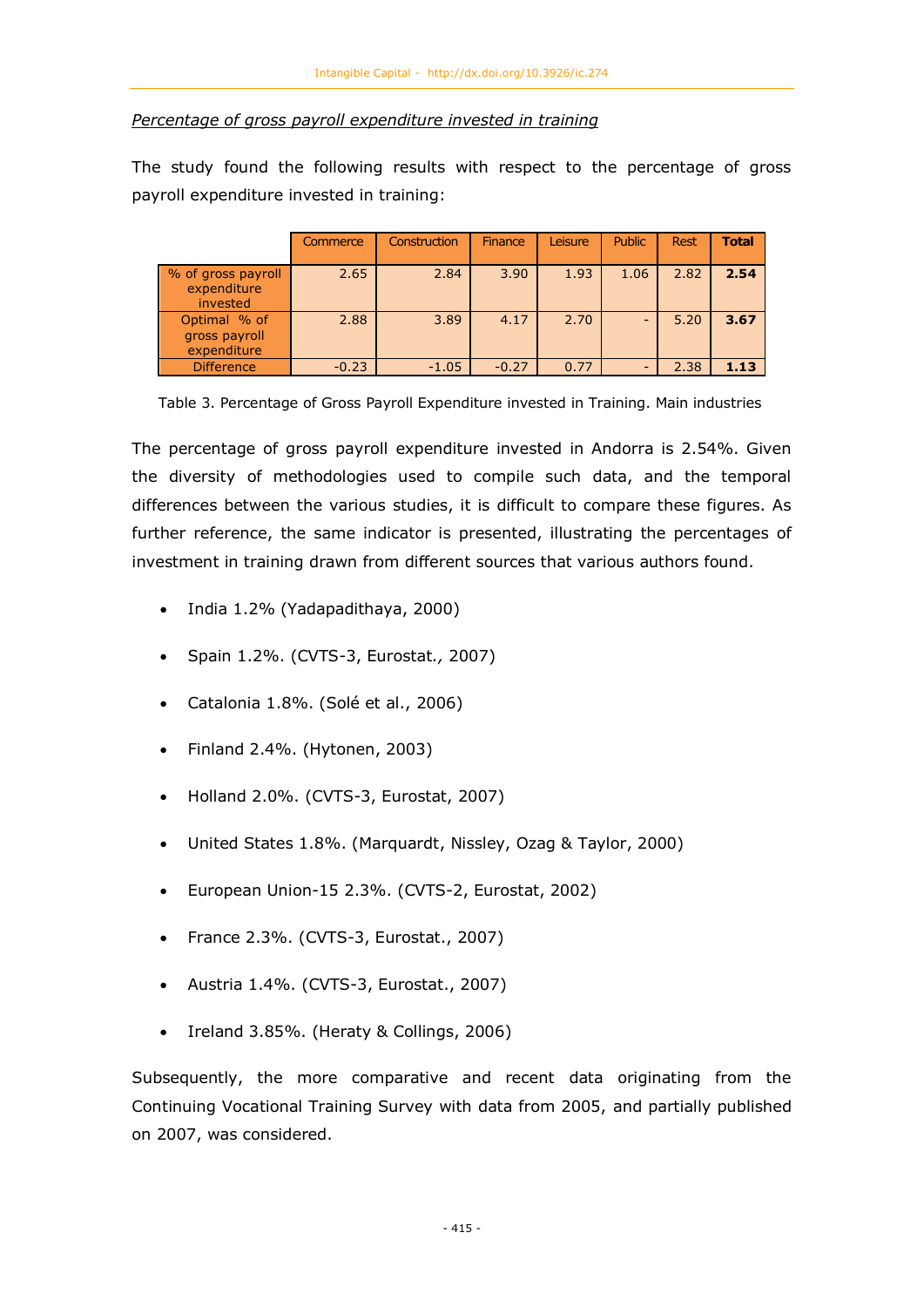It is true that the percentage of Gross Payroll Expenditure invested in Training in Andorra shown by our research, 2.54%, is slightly higher than the figures shown above for other countries. Regardless of the differences on methodologies used and in the very dates in which the different surveys were conducted, this higher percentage is not linked to a high value perception of training investment among Andorran companies (see detail at the "conclusions" chapter below) yet it is rather related to the structure of such a small an open economy, the relatively high weight of the banking industry, always quite intensive in training investment, and the continuous need of Andorra to attract and train new inflows of unskilled workers from neighbour countries. Although this inference seems quite clear, further studies would probably be conducted by these authors in the future to ratify it.

| <b>Training Content</b>            | Average |
|------------------------------------|---------|
| <b>Understanding processes</b>     | 2.64    |
| <b>Financial management</b>        | 2.30    |
| Quality management and improvement | 2.27    |
| <b>Technological techniques</b>    | 2.09    |
| Safety and risk prevention         | 2.06    |
| Human resource management          | 2.01    |
| Commerce and marketing             | 2.00    |
| <b>Production management</b>       | 1.94    |
| Application of technologies        | 1.94    |
| <b>Production techniques</b>       | 1.93    |
| Office automation                  | 1.87    |
| Languages                          | 1.86    |
| General management and planning    | 1.79    |
| Management of technology           | 1.41    |
| Logistic management                | 0.54    |

*Themes and contents featured in company training*

Table 4. Themes featured in company training

Utilizing a scale of 1 (minimum) to 4 (maximum), the figure below illustrates that the most important theme for company training in recent years was understanding processes, followed by financial management, then quality management and improvement. The least important theme was training in logistics.

# *Training providers*

32.18% of the companies deliver courses using their own trainers, leaving traditional schools (for example, universities) among the last priorities to be considered as training providers. By way of comparison: in Finland this percentage reaches a rate of 50% (Hytönen, 2003), and in Holland, that of 67% (Mulder & Tjepkema, 1999). Also in the United States, (Marquardt, *et al.,* 2000) the trend of outsourcing the delivery of corporate training is very high.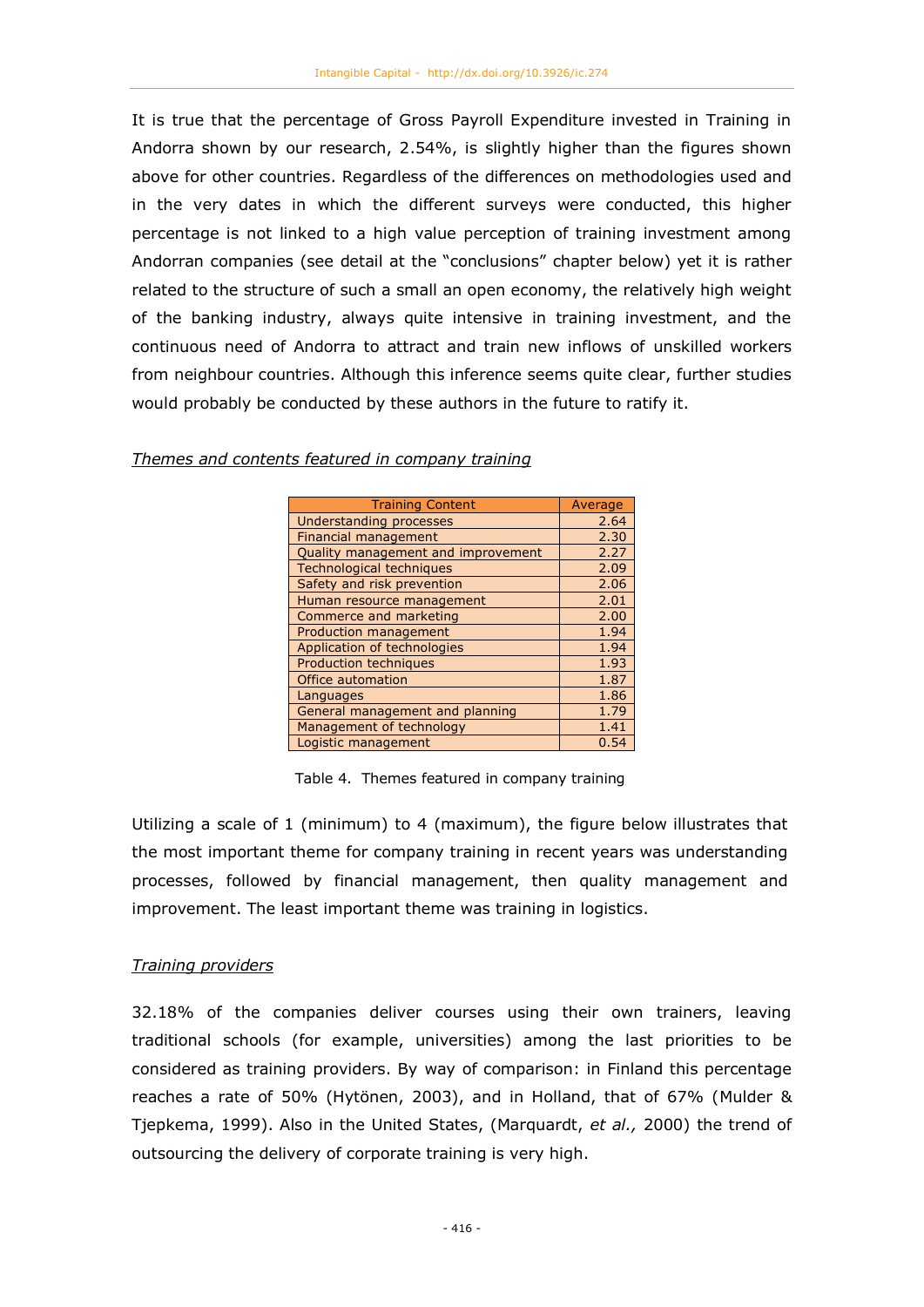

Figure 3. Distribution of training providers

## **Training prospects in Andorra, by sector**

This study shows that the prospects reported by the companies surveyed indicate that higher investment in training is foreseen for the future, and that the largest companies have greater expectations in that direction.

The proposals for continuing training, for the three-year period 2007-2009, as prioritised by sector, suggest that:

In the **Leisure, Tourism and Hostelry** sector (being one of the main sectors in the Andorran economy), the creation of a model for continuing training, would offer strategic differentiation for Andorra. In this sector, training should be oriented towards improving the quality of services. The blocks of training themes considered most important are:

- Customer loyalty
- Quality management methods
- Technical knowledge
- Worker satisfaction
- Establishing objectives

Qualitatively speaking, it seems that it would be of strategic benefit to use Andorra's geography and cultural wealth to create regional differentiation. That is to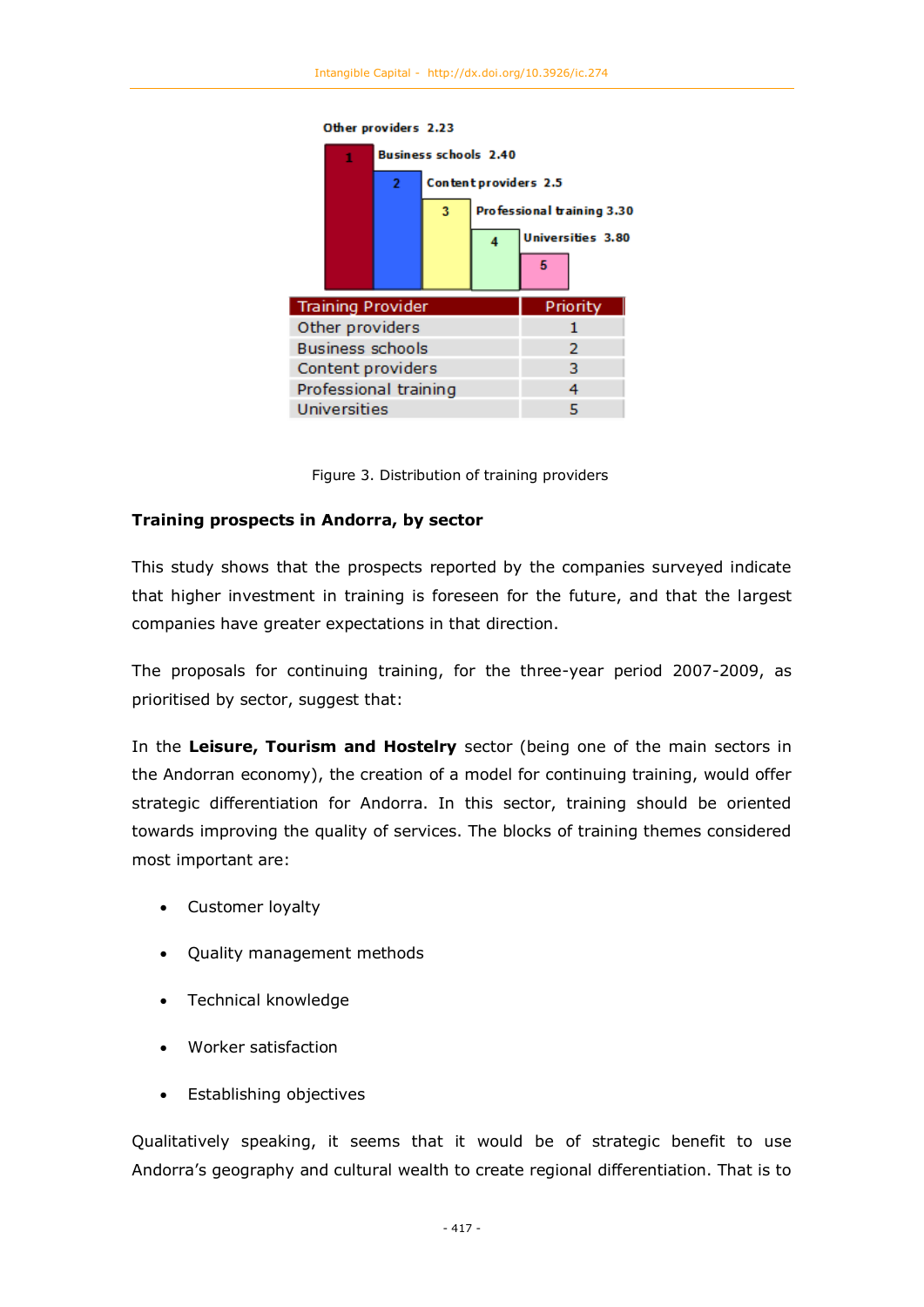say, training should be oriented towards promoting the country's culture and environment to give tourism more added value.

In the **Commerce** sector: Quality should be the motto that identifies Andorran companies, referring to the term 'quality' in its widest sense, from purchasing and customer service to internal processes. The significant blocks considered most important are:

- Customer loyalty
- Environmental policy

In the **Construction** sector: Little training is done at the moment. This presents the paradox that whilst the majority of companies do not provide training, the employer actually believes that training is essential. The blocks of themes considered most important are:

- Technical knowledge
- Quality management methods
- Risk prevention policies

In the **Public Administration** sector: The number of entities in this sector is extremely limited. The analysis of the results identifies the following as blocks of relevant training themes:

- Quality management methods
- Worker satisfaction

In the **Banking and Insurance** sector: Training is important, although of relatively little importance in the sub-sector of underwriting, where the staff are contracted from other companies within the sector. The block of training themes considered most important are:

- Customer loyalty
- Quality management methods
- Technical knowledge
- Worker satisfaction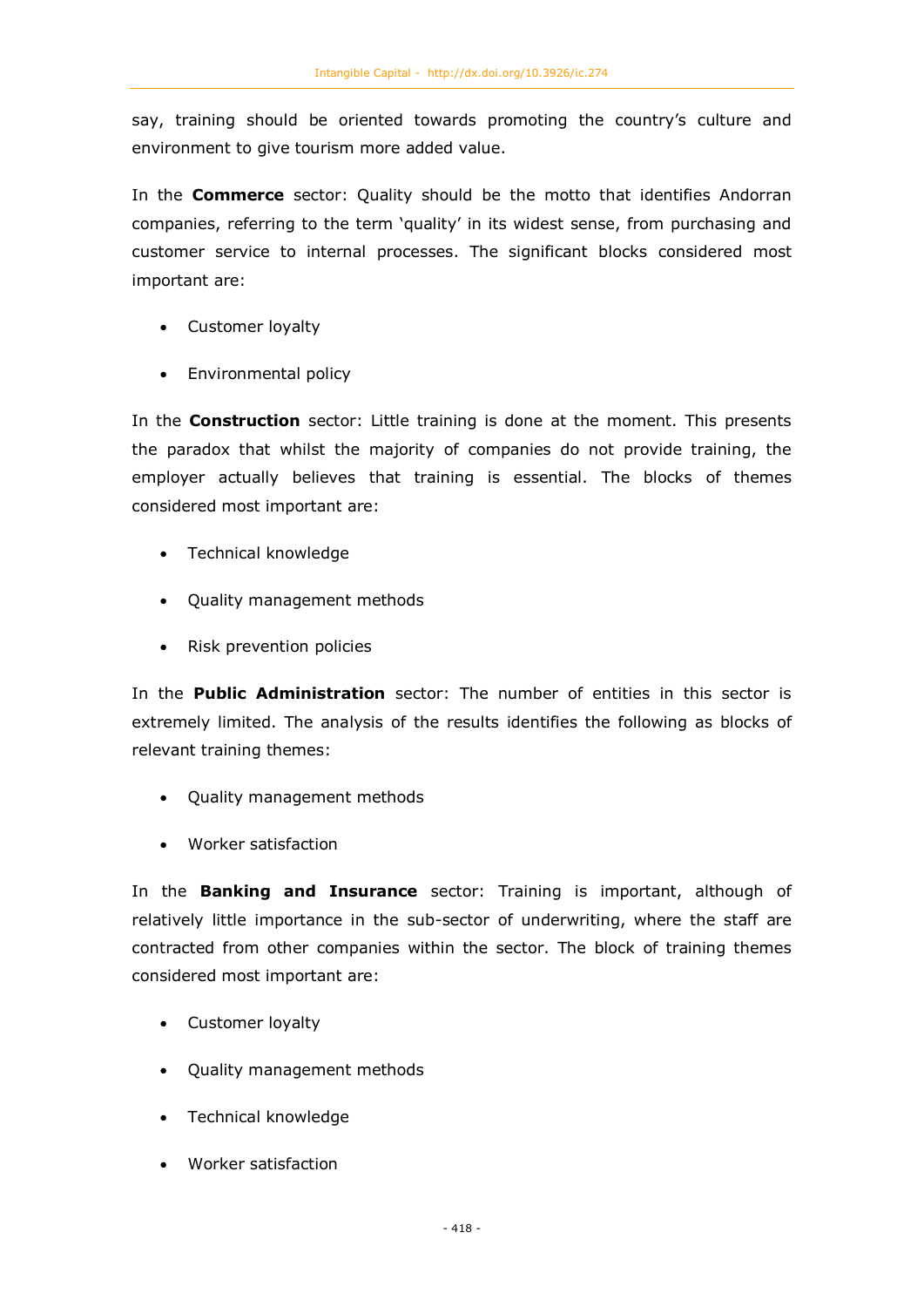In the **Industry and 'Other Activity'** sectors: this sector is atypical, given that it covers very diverse activities. The type of specific needs vary significantly from activity to activity. The blocks of training themes considered most important are:

- Customer loyalty
- Handling products
- Worker satisfaction

Once the data from this study was analysed, generally speaking, the future training needs focused on customer loyalty, worker satisfaction and quality management.

## **6. Conclusions**

The results obtained from the purposely developed survey conducted during this research bring us to some conclusions.

The first of these refers to the percentage invested in training in relation to the gross payroll expenditure. The results obtained confirm a figure of 2.54% for Andorran companies as a whole, fluctuating between a minimum of 1.06% in public administration and a maximum of 4% in the finance sector. Beyond the considerations that can be made in relation to the similarity of the figures, this percentage, which is higher than that of the European Union as a whole, indicates extensive activity in continuing training in the Andorran companies surveyed.

Still other indicators such as, for example, the presence of a specific training manager or coordinator in the companies (43% of the total companies surveyed did not have this type of post) could suggest an over-estimation of the percentage invested in training in relation to gross payroll expenditure (2.54%). On the contrary, the essential role of the company itself as provider of continuing training (in fact, around 50% of the training delivered was by internal trainers) might justify the previous figure.

In the same vein, with reference to the role training plays as a success factor of the Andorran company, the survey results show that the role which continuing training traditionally has in Andorra is rather low-key, and relatively little-valued by the employer. As a matter of fact, the average rating of training as an important success factor is 2.63 over 4 (i.e. the equivalent to 6.5 over 10).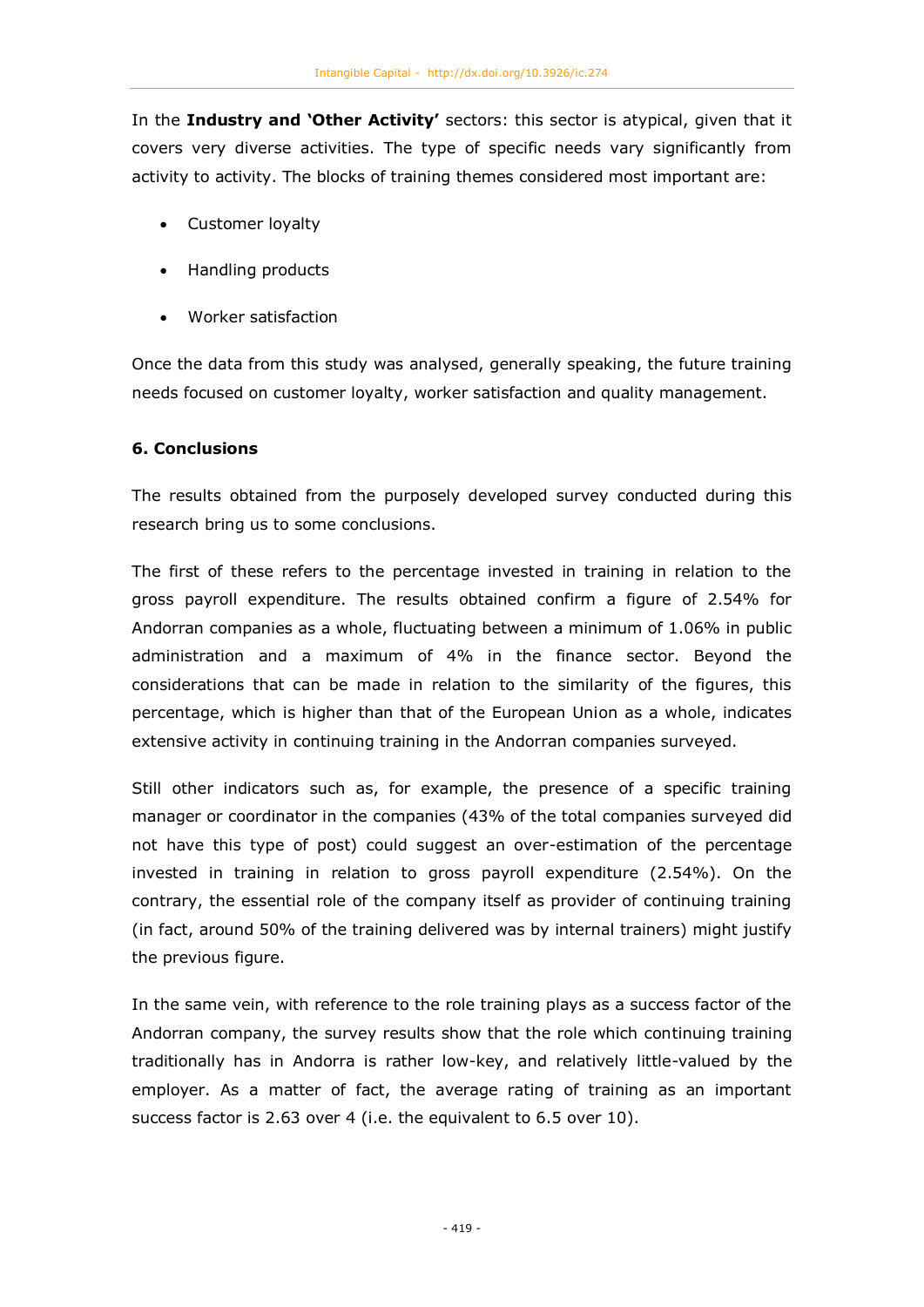This conclusion seems to gain strength from the fact that among the various investment opportunities an employer has (eg. improvement of processes, training, information technology, equipment) training is given the lowest priority.

Other indicators obtained by the survey point out that the larger the size of the company, the greater their investment in training. The big companies reported that they foresee a greater investment in training in the future, and also that they have the greatest expectations from that training.

Furthermore, as far as which type of institution should provide the training, the study shows clearly that the company itself is likely to be the main provider, leaving consultants or firms providing training materials in second place, with universities having no significant role.

In the same way that the descriptive analysis showed that Andorran companies predicted a growth in investment in training, the industry analysis illustrated a belief that training will have a more important role in the future than it has had until now.

In practically every sector, the measure of this conviction exceeds double figures. This change and the higher value placed on the role of training becomes most pronounced in thematic areas such as quality management methods and risk prevention.

With reference to the thematic blocks that should be significant, or very significant, for the future role of training in Andorran companies, the results of the survey identified the following:

- Client-oriented customer service
- The processes of handling goods and quality management methods
- Risk prevention and the company's environmental policy
- Worker satisfaction
- Knowledge management policies and related access procedures

From the methodical standpoint of analysing training needs in Andorra, in order to define the topics in which continuing training should play a significant role, it is not only necessary to focus on those themes perceived positively by the employer, but also on those factors which are considered fundamental for the future success of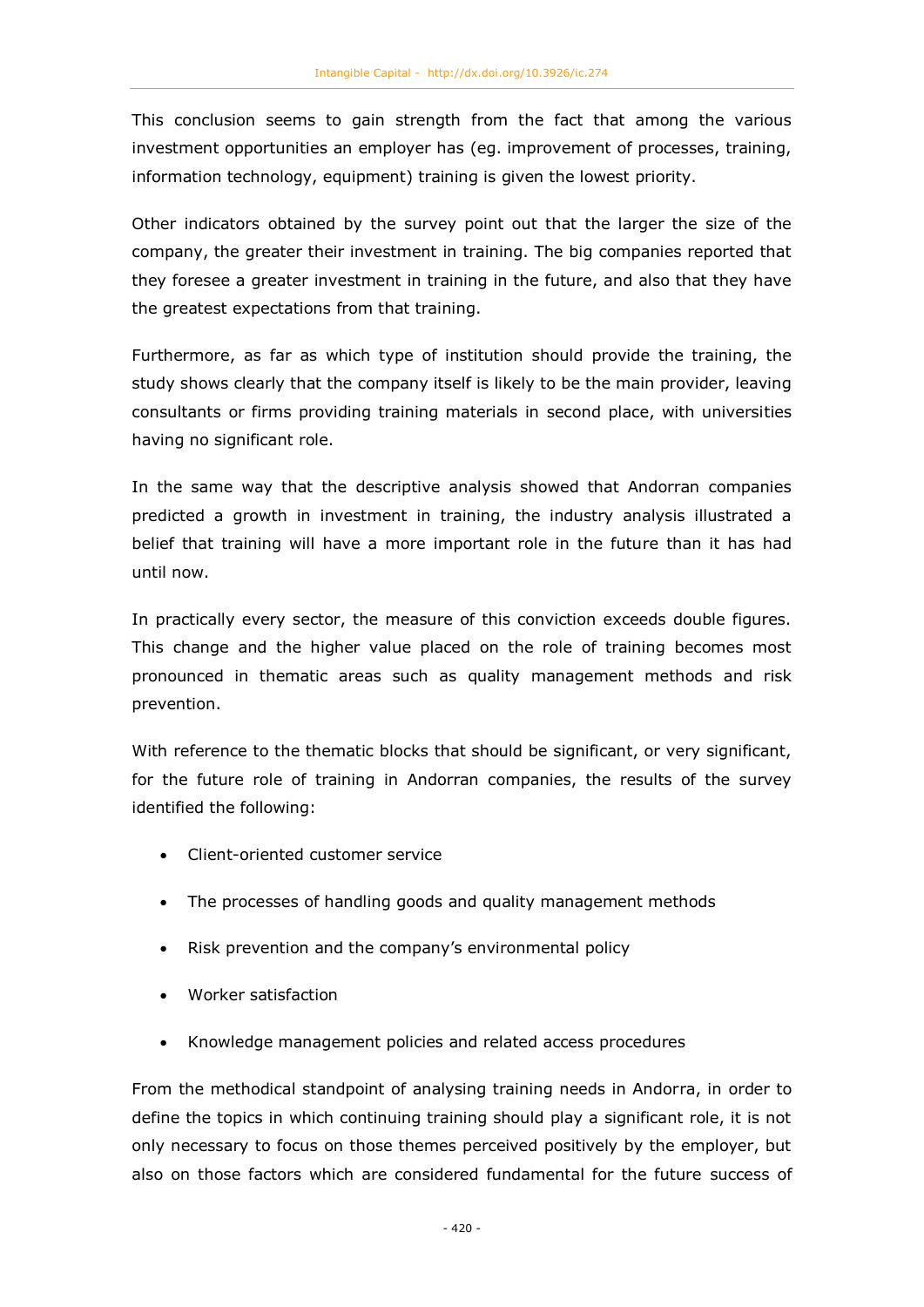the Andorran company. This point, derived from the proactive methodological approach adopted, is considered to be one of the main contributions of the study.

The diagram below, which refers to the analysis of training needs in the Principality of Andorra, synthesises the two features previously mentioned in the following way:

- In the vertical axis, the issues and themes that are considered as important or very important as factors for the future success of the Andorran company are presented.
- In the horizontal axis, the issues and concepts in which continuing training must have an important or very important role in order to further commercial consolidation, or as a factor for the future success Andorran companies are presented.

The information contained in the diagram helps to define prioritisation criteria for the continuing training offered in Andorra. Those training programmes which address the issues associated with the success factors identified should form the basis of the definitive map of continuing training needs for Andorran companies. The map itself could be fundamental in establishing an official initiative to drive a national system for continuing vocational training.

Operational recommendations for the three-year period 2007 – 2009, relating to the gaps in training, are also presented in the article for the following sectors: Leisure, Tourism and Hostelry; Commerce; Construction; Public Administration; Finance and Insurance; Industry and other activities.

In conclusion, it is worth highlighting one of the final recommendations of the study, which is the creation of educational routes in Tourism, Commerce and Finance via universities as an element to support the fundamental educational system for the economic development of the region.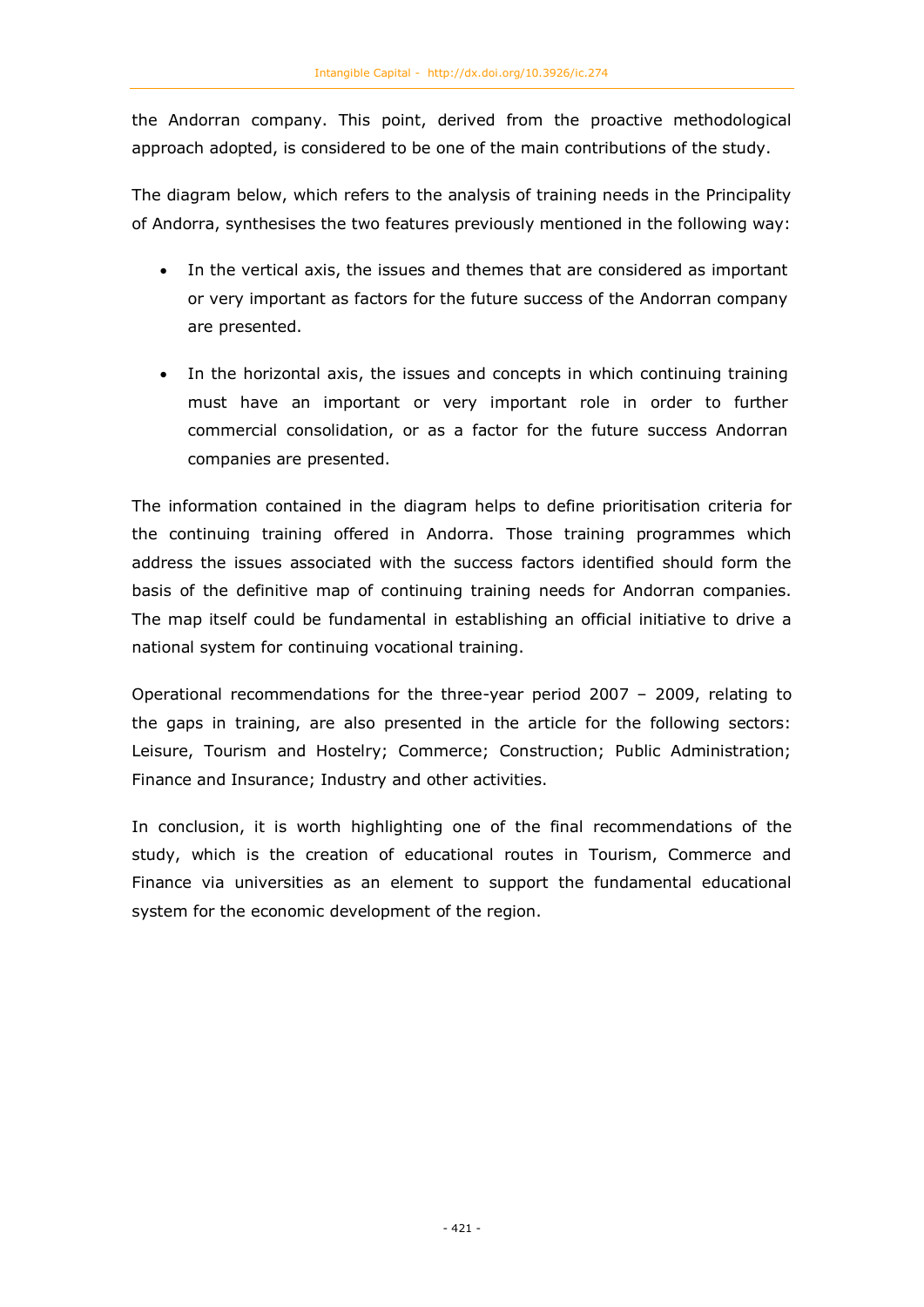|                       | <b>Value drivers Important for future</b><br><b>SUCCESS</b>                                                                                                                                                                                                                                                                                                                                                                                                                                                                                                                                                                                                                                                                      | Value drivers very important for future<br><b>SUCCESS</b>                                                                                                                                                                                                                                                                                                                                                                                                                                                                                                      |
|-----------------------|----------------------------------------------------------------------------------------------------------------------------------------------------------------------------------------------------------------------------------------------------------------------------------------------------------------------------------------------------------------------------------------------------------------------------------------------------------------------------------------------------------------------------------------------------------------------------------------------------------------------------------------------------------------------------------------------------------------------------------|----------------------------------------------------------------------------------------------------------------------------------------------------------------------------------------------------------------------------------------------------------------------------------------------------------------------------------------------------------------------------------------------------------------------------------------------------------------------------------------------------------------------------------------------------------------|
|                       | <b>Client Satisfaction</b> (there are systems to<br>measure the degree of client satisfaction; this<br>has an influence on the provision of future<br>services and ensures the systems of<br>communication with clients are suitable).<br><b>Risk Prevention Systems (the processes)</b><br>are intended to eliminate work-related<br>accidents).<br><b>Environmental Policy</b> (the products are<br>designed following rules respecting the<br>environment and the company has a coherent<br>policy for disposal of waste and residues).                                                                                                                                                                                       | <b>Client loyalty</b> (the organisation itself and the<br>attitude of employees generates the loyalty).<br><b>Quality management methods (planned</b><br>processes in an authorised system, philosophy<br>of quality throughout the entire organisation).<br><b>Bank of information</b> (information remains<br>within the organisation, leading to improved<br>quality and less costs).<br>Worker satisfaction (the worker has enough<br>information to do his/her work and is well<br>supported by his/her line management, thus<br>promoting satisfaction.) |
| important<br>Training | <b>Clients and competitors</b> (the company<br>values its clients more than the competitors<br>value theirs).<br><b>Accountability of management and</b><br><b>channels</b> (those staff in contact with clients<br>use an exclusive and specific management<br>system).<br><b>Access to the bank of information (the</b><br>staff have easy access to company<br>information and there are shared information<br>systems).<br>After-sales services (the client receives<br>appropriate information to use the product or<br>service, e which is accompanied by clear,<br>legible instructions).<br><b>Establishing objectives</b> (each employee<br>knows what is expected of her/him, and the<br>objectives she/he must meet). | Delivery of products / services and client<br><b>feedback</b> (according to authorised processes,<br>the service is always delivered within the<br>prearranged terms and the client has a say in<br>defining the service he or she receives).                                                                                                                                                                                                                                                                                                                  |

Table 5. Mapping the analysis of continuing training needs for Andorran companies for the three-year period 2007 – 2009

#### **References**

- ARAGÓN-SÁNCHEZ, A.; BARBA-ARAGÓN, I.; SANZ-VALLE, R. (2003). Effects of training on business results. *International Journal of Human Resource Management*, 14(6): 956–980. <http://dx.doi.org/10.1080/0958519032000106164>
- EGUIGUREN, M.; LLINÀS-AUDET, X.; PONS, O. (2006). Incompany training in Catalonia: organizational structure, funding, evaluation and economic impact, *International Journal of Training and Development*, 10(2); 140-163. <http://dx.doi.org/10.1111/j.1468-2419.2005.00249.x>
- BARTEL, A.P. (2000). Measuring the employers's return on investmens in training: Evidence from the literature. *Industrial Relations,* 39(3): 502-524. <http://dx.doi.org/10.1111/0019-8676.00178>
- CRESPO, J.; MISHRA T. (2011). The role of age-structured education data for economic growth forecasts- *Journal of Forecasting*, 30(2): 249–267. <http://dx.doi.org/10.1002/for.1171>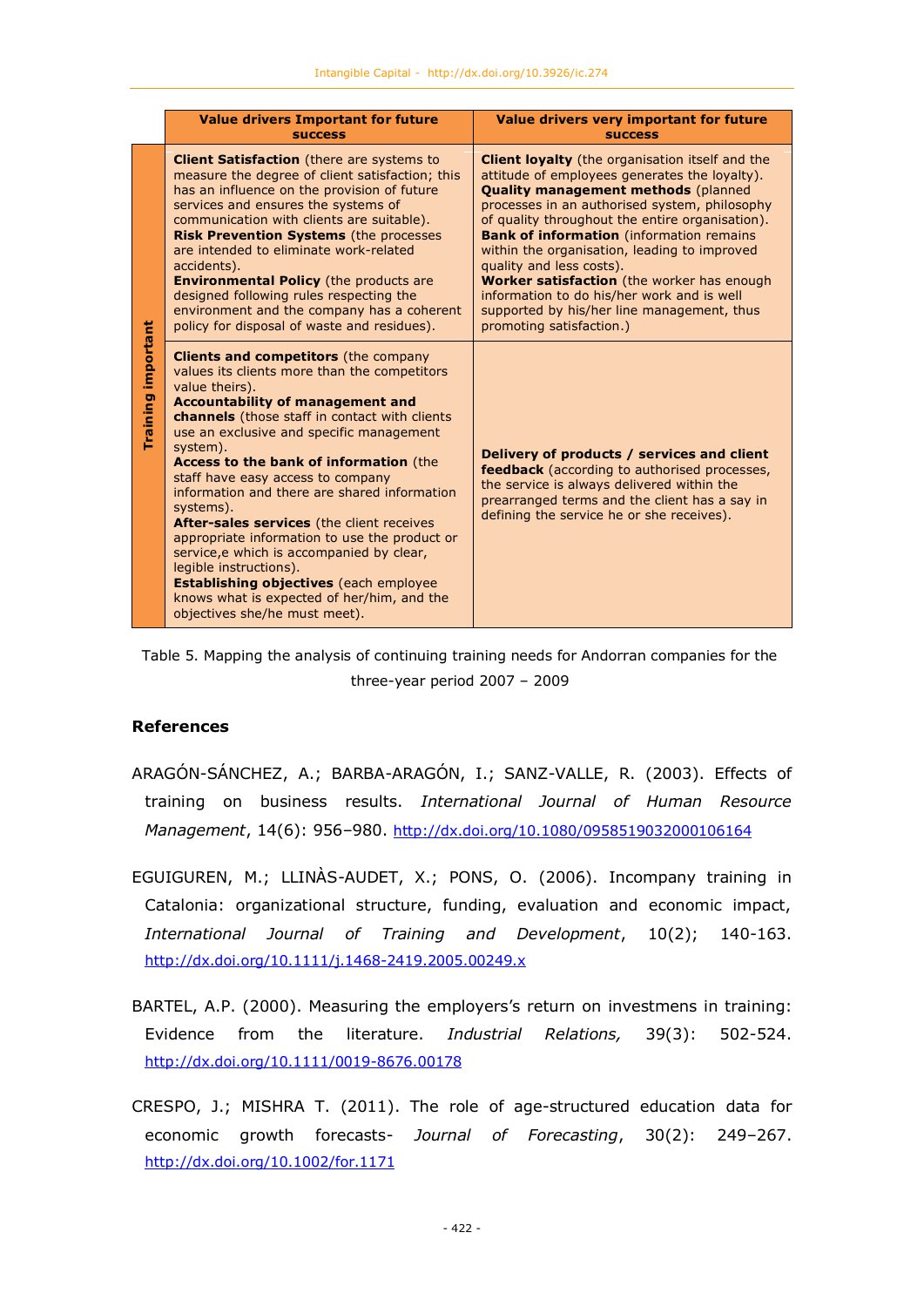- GÓMEZ-MEJÍA, L.R.; BALKIN, D.B.; CARDY, R.L. (1996). *Gestión de recursos humanos*. Madrid: Prentice Hall.
- GOODWIN, J.; HILLS, K.; ASHTON, D. (1999). International briefing 2. Training and development in the United Kingdom, *International Journal of Training and Development*, 3, 2, 167-179. <http://dx.doi.org/10.1111/1468-2419.00075>
- HERATY, N.; COLLINGS, D.G. (2006). International briefing 16. Training and development in the Republic of Ireland. *International Journal of Training and Development*, 7(3): 164-174. <http://dx.doi.org/10.1111/j.1468-2419.2006.00250.x>
- HYTÖNEN, T. (2003). International briefing 14. Training and development in Finland. *International Journal of Training and Development*, 7(2): 124-137. <http://dx.doi.org/10.1111/1468-2419.00176>
- LLORENS, A.; LLINÀS-AUDET, X.; RAS, A.; CHIARAMONTE-CIPOLLA, L. (2010). The ICT skills gap in Spain: Industry expectations versus university preparation. *Computer Applications in Engineering Education*. <http://dx.doi.org/10.1002/cae.20467>
- MACDUFFIE, J.P.; KOCHAN, T.A. (1995). Do US firms invest less in human resources?. Training in the world auto industry. *Industrial Relations*, 34(2): 147-168. <http://dx.doi.org/10.1111/j.1468-232X.1995.tb00366.x>
- MARÍN-DÍAZ, M.; LLINÀS-AUDET, X.; CHIARAMONTE-CIPOLLA, L. (2011). Training as a factor of business excellence. *Intangible Capital*, 7(2): 280-305. <http://dx.doi.org/10.3926/ic.2011.v7n2.p280-305>
- MARQUARDT, M.J.; NISSLEY, N.; OZAG, R.; TAYLOR, T.L. (2000). International briefing 6. Training and development in the United States. *International Journal of Training and Development,* 4(2): 138–149. [http://dx.doi.org/10.1111/1468-](http://dx.doi.org/10.1111/1468-2419.00102) [2419.00102](http://dx.doi.org/10.1111/1468-2419.00102)
- MULDER, M.; TJEPKEMA, S. (1999). International briefing 1. Training and development in the Netherlands. *International Journal of Training and Development,* 1(2): 63-73. <http://dx.doi.org/10.1111/1468-2419.00066>

PINEDA, P. (1995). *Auditoría de la formación*. Barcelona: Editorial Gestión 2000.

RAGHURAM, M. (1994). Linking staffing and training practices with business strategy: A theoretical perspective. *Human Resource Development Quarterly*, 5(3): 237–251. <http://dx.doi.org/10.1002/hrdq.3920050304>